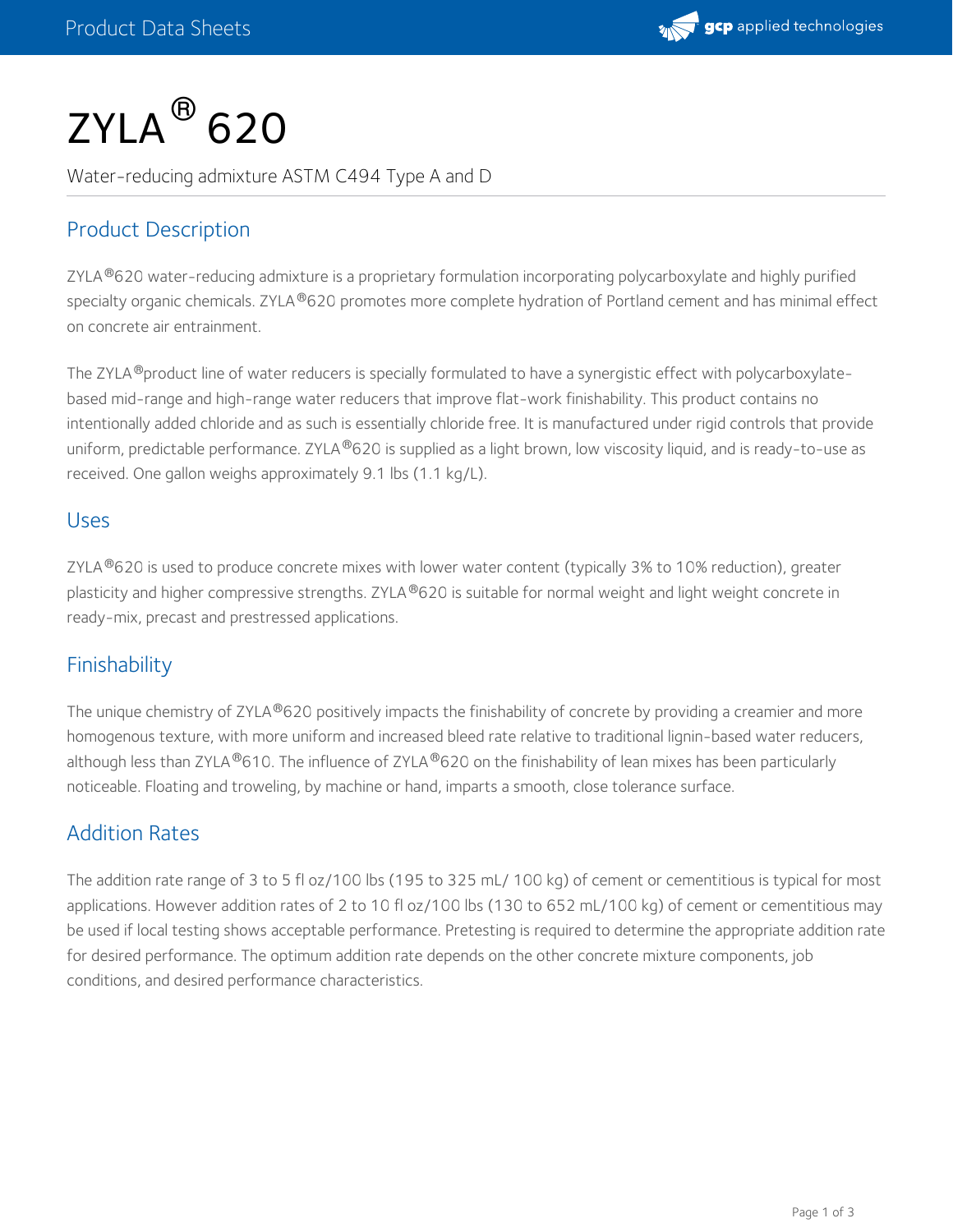

# Compatibility with Other Admixtures and Batch Sequencing

ZYLA $^{\circledR}$ 620 is compatible with most GCP admixtures as long as they are added separately to the concrete mix, usually through the water holding tank discharge line. However, ZYLA®620 is not recommended for use in concrete containing naphthalenebased admixtures including Daracem®19 and Daracem®100, and melamine-based admixtures including Daracem $^\circledR$ 65. In general, it is recommended that ZYLA $^\circledR$ 620 be added to the concrete mix near the end of the batch sequence for optimum performance. Different sequencing may be used if local testing shows better performance. Please see GCP Technical Bulletin TB-0110, Admixture Dispenser Discharge Line Location and Sequencing for Concrete Batching Operations for further recommendations.

Pretesting of the concrete mix should be performed before use, as conditions and materials change in order to assure compatibility, and to optimize dosage rates, addition times in the batch sequencing and concrete performance. For concrete that requires air entrainment, the use of an ASTM C260 air-entraining agent (such as Daravair or Darex product lines) is recommended to provide suitable air void parameters for freeze-thaw resistance. Please consult your GCP Applied Technologies representative for guidance.

## Product Advantages

- No impact on concrete air content
- **Better control of water reduction and setting times as compared to traditional lignin-based water reducers**
- Synergistic performance of polycarboxylate-based mid-range and high-range water reducers, which includes water reduction and concrete strength and air control
- In the hardened state, improves the compressive and flexural strengths at all ages of concrete versus traditional lignin-based water reducers

# Packaging & Handling

ZYLA $^\circledR$ 620 is available in bulk, delivered by metered tank trucks, in totes, and in drums.

ZYLA ®620 will freeze at about 28°F (-2°C), but will be completely uniform after thawing and thorough agitation.

## Dispensing Equipment

A complete line of accurate, automatic dispensing equipment is available. ZYLA®620 may be introduced to the mix through the water holding tank discharge line. The ZYLA  $^\circledR$ product line is formulated to be free of sediment.

## Specifications

Concrete shall be designed in accordance with Standard Recommended Practice for Selecting Proportions for Concrete, ACI 211.

The water-reducing admixture shall be ZYLA®620, as manufactured by GCP Applied Technologies, or equal. The admixture shall not contain calcium chloride as a functional ingredient. ZYLA®620 will not promote corrosion of reinforcing steel embedded in concrete. It shall be used in strict accordance with the manufacturers' recommendations. The admixture shall comply with ASTM Designation C494, Type A and D water-reducing admixtures. Certification of compliance shall be made available on request.